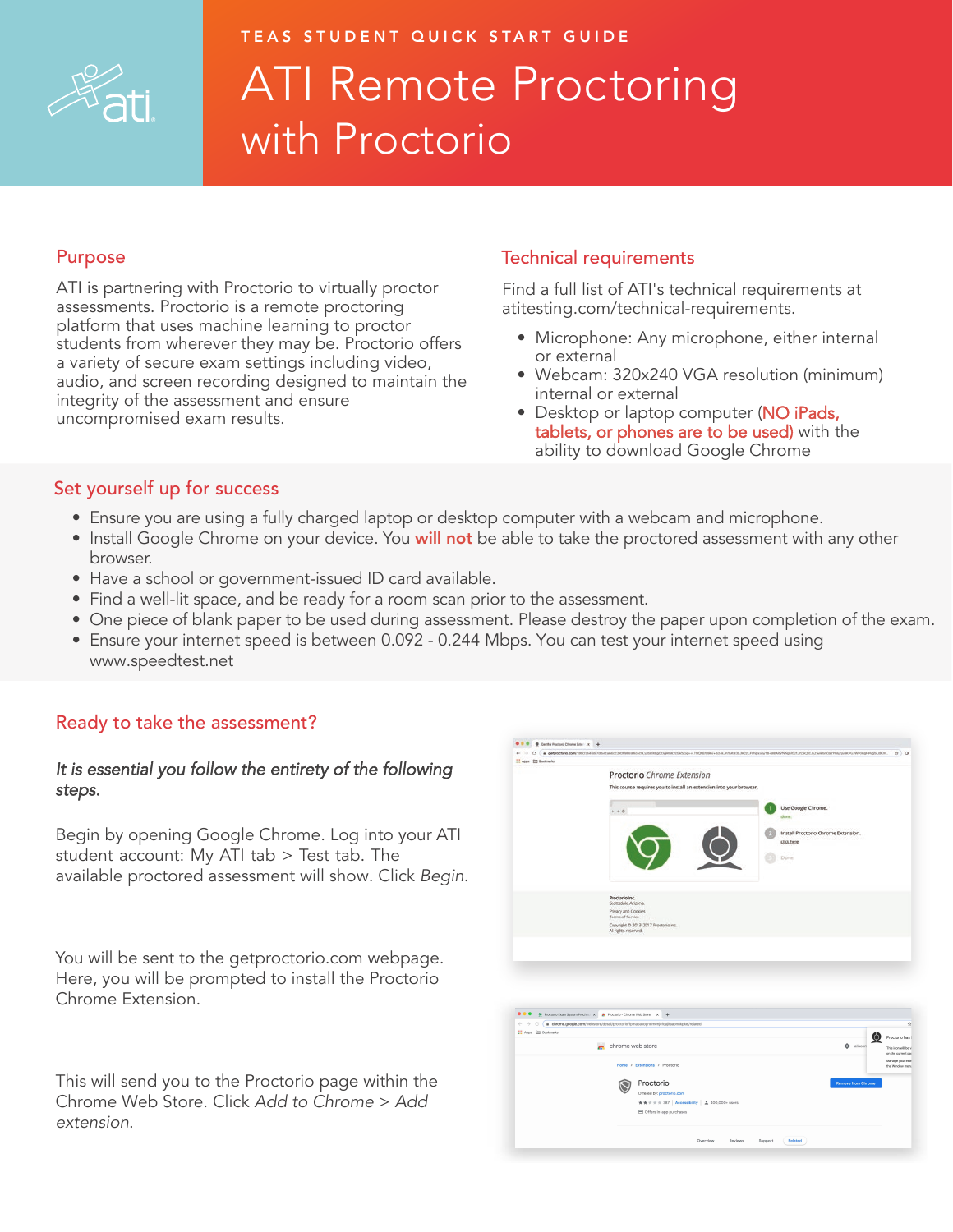Once the extension is installed, navigate back to the getproctorio.com webpage. You will see a list of instructions, restrictions, and data collected during the assessment. IMPORTANT: At the bottom of the page, you may encounter a warning regarding RAM. We recommend closing all other systems or windows. You should be able to move forward to the exam pre-checks regardless of this error.



At the bottom of the page click Start exam prechecks. You will be prompted to allow Proctorio to access your camera, microphone, and screen. Once the system has completed its checks click Next at the bottom of the screen.



You'll be prompted to allow screen share. IMPORTANT: You will need to click on the screen within the prompt, which will change the 'Share' button to blue. Once the system has completed its checks click Next at the bottom of the screen.



Next, you will be asked to show a photo ID to the camera. This is used to validate your identity. Click Next.